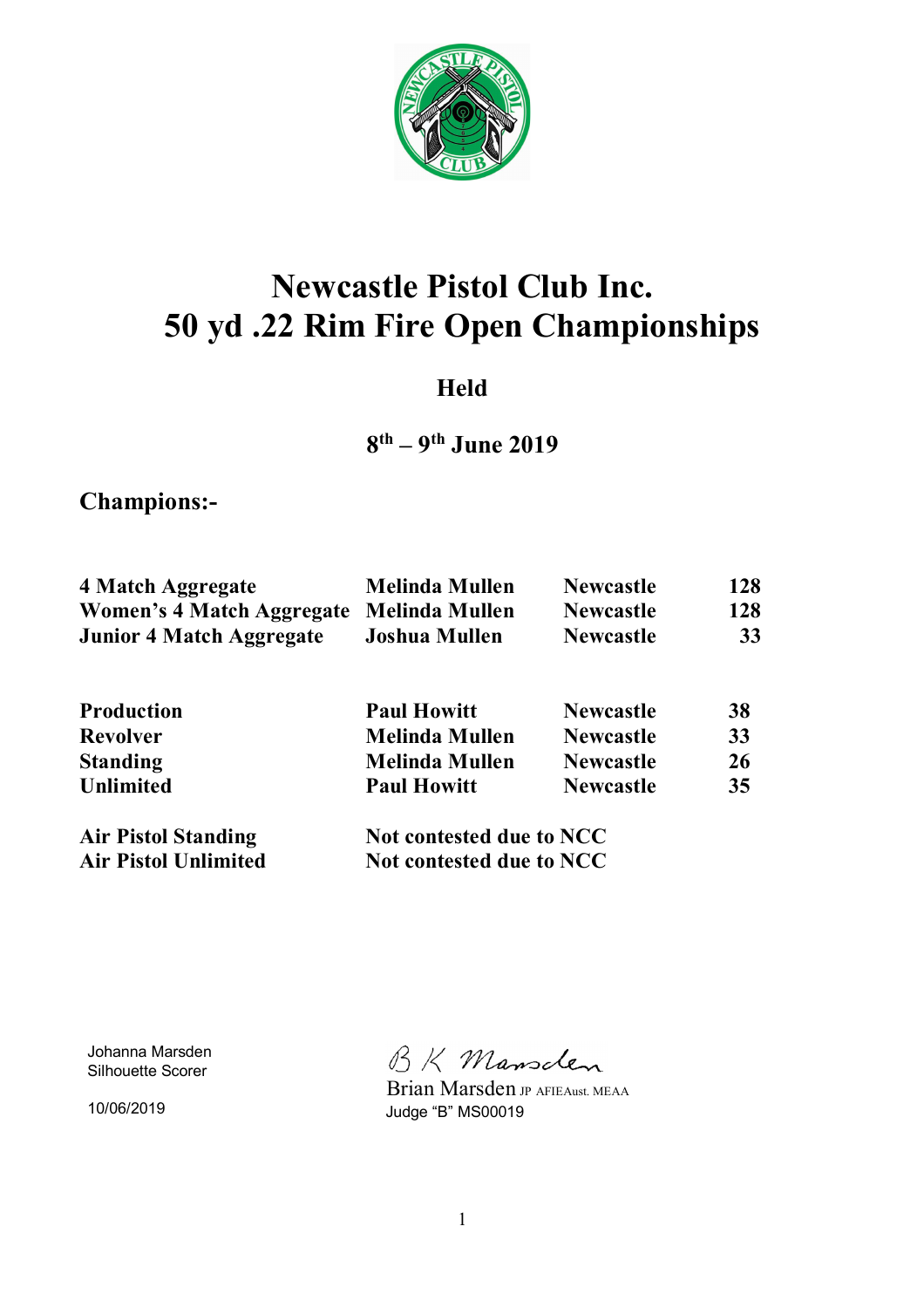### **50m Open Aggregate**

| Aggregate | <b>Top Surname</b> | Name         | Club      | Prod | Rev | <b>Stand</b> | Unlim |
|-----------|--------------------|--------------|-----------|------|-----|--------------|-------|
| 128       | Mullen             | Melinda      | Newcastle | 36   | 33  | 26           | 33    |
| 117       | Ellem              | Neville      | Newcastle | 36   | 31  | 16           | 34    |
| 115       | Howitt             | Paul         | Newcastle | 38   | 26  | 16           | 35    |
| 113       | Robinson           | Matt         | Newcastle | 35   | 24  | 19           | 35    |
| 109       | Wilkins            | Paul         | Narrabri  | 29   | 32  | 18           | 30    |
| 108       | Parsons            | Darren       | Newcastle | 28   | 30  | 17           | 33    |
| 103       | Jones              | Paul         | Newcastle | 35   | 28  | 12           | 28    |
| 100       | Ellem              | Kerrie       | Newcastle | 26   | 28  | 17           | 29    |
| 94        | Roberts            | Derek        | Newcastle | 26   | 27  | 14           | 27    |
| 78        | Martin             | Philip       | Newcastle | 27   | 25  | 0            | 26    |
| 71        | Doyle              | Gareth       | Newcastle | 21   | 11  | 12           | 27    |
| 66        | Emerson            | Gary         | Newcastle | 21   | 19  | 8            | 18    |
| 65        | Marsden            | <b>Brian</b> | Newcastle | 34   | 0   | 0            | 31    |
| 42        | <b>Bryden</b>      | Kevin        | Newcastle | 17   | 8   | 11           | 6     |
| 35        | Wilkins            | Janice       | Narrabri  | 19   | 16  | 0            | 0     |
| 33        | Mullen             | Joshua       | Newcastle | 4    | 13  | 4            | 12    |
| 30        | Sinclair           | Jim          | Newcastle | 0    | 20  | 10           | 0     |
| 26        | Marsden            | Johanna      | Newcastle | 0    | 10  | 16           | 0     |
| 25        | Caban              | David        | Newcastle | 0    | 0   | 25           | 0     |
| 25        | Doyle              | Kylie        | Newcastle | 5    | 10  | 4            | 6     |
| 23        | Robinson           | Dakota       | Newcastle | 7    | 5   | 3            | 8     |

### **50m Womens Aggregate**

| <b>Aggregate Top Surname</b> |                | <b>Name</b> | Club      | Prod | Rev | Stand | Unlim |
|------------------------------|----------------|-------------|-----------|------|-----|-------|-------|
| 128                          | Mullen         | Melinda     | Newcastle | 36   | 33  | 26    | 33    |
| 100                          | Ellem          | Kerrie      | Newcastle | 26   | 28  | 17    | 29    |
| 35                           | <b>Wilkins</b> | Janice      | Narrabri  | 19   | 16  | 0     | 0     |
| 26                           | Marsden        | Johanna     | Newcastle | 0    | 10  | 16    | 0     |
| 25                           | Dovle          | Kvlie       | Newcastle | 5    | 10  | 4     | 6     |
| 23                           | Robinson       | Dakota      | Newcastle |      | 5   |       | 8     |

### **50m Juniors Aggregate**

| <b>Aggregate Top Surname</b> Name |                 |          | <b>Club</b> | Prod |      | <b>Rev Stand</b> | Unlim |
|-----------------------------------|-----------------|----------|-------------|------|------|------------------|-------|
| 33                                | Mullen          | .Joshua. | Newcastle   |      | 4 13 | $\overline{4}$   | 12    |
| 23                                | Robinson Dakota |          | Newcastle   |      |      | 7 5 3 8          |       |

Johanna Marsden Silhouette Scorer

10/06/2019

BK Mansclen

Brian Marsden JP AFIEAust. MEAA Judge "B" MS00019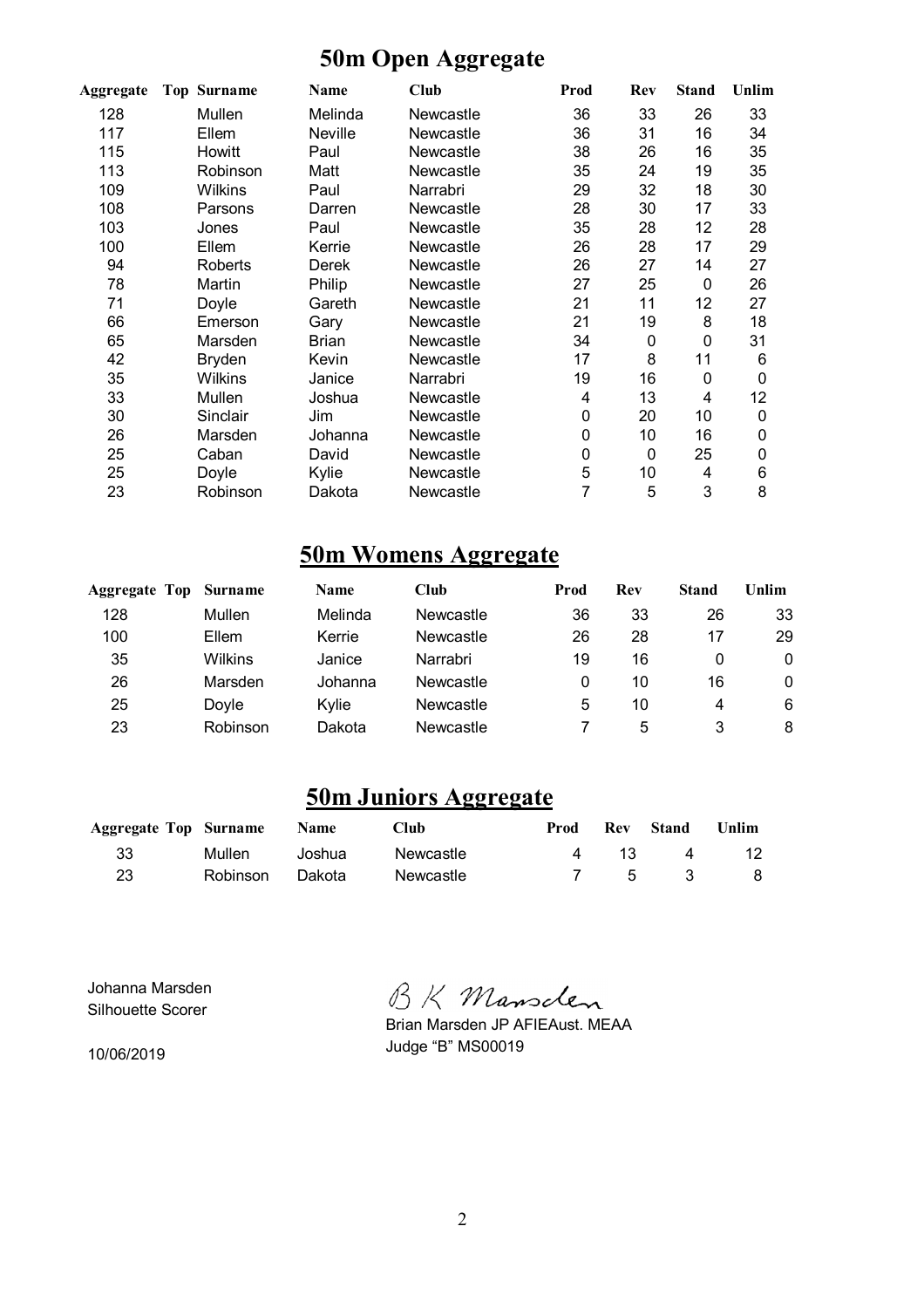|              | <b>SUM Production Off Gun</b> |             |             |           |    |    |                   |    |  |  |  |
|--------------|-------------------------------|-------------|-------------|-----------|----|----|-------------------|----|--|--|--|
| <b>Name</b>  | <b>Surname</b>                | <b>Club</b> | Grade Grade | Total Top |    |    | Chic Pig Turk Ram |    |  |  |  |
| Paul         | Howitt                        | Newcastle   | AAA         | 38        | 9  | 10 | 9                 | 10 |  |  |  |
| Melinda      | Mullen                        | Newcastle   | <b>INT</b>  | 36        | 8  | 10 | 9                 | 9  |  |  |  |
| Neville      | Ellem                         | Newcastle   | <b>INT</b>  | 36        | 10 | 9  | 9                 | 8  |  |  |  |
| Paul         | Jones                         | Newcastle   | AA          | 35        | 9  |    | 9                 | 10 |  |  |  |
| Matt         | Robinson                      | Newcastle   | AA          | 35        | 8  | 10 | 8                 | 9  |  |  |  |
| <b>Brian</b> | Marsden                       | Newcastle   | AAA         | 34        | 9  | 8  |                   | 10 |  |  |  |
|              |                               |             |             |           |    |    |                   |    |  |  |  |

Paul Wilkins Narrabri AAA 29 4 9 7 9 Darren Parsons Newcastle AA 28 7 8 7 6 Philip Martin Newcastle AA 27 8 8 5 6 Derek Roberts Newcastle A 26 8 6 7 5 Kerrie Ellem Newcastle AAA 26 7 9 8 2 Gary Emerson Newcastle A 21 7 5 1 8 Gareth Doyle Newcastle B 21 5 8 4 4 Janice Wilkins Narrabri A 19 6 5 3 5 Kevin Bryden Newcastle B 17 5 6 3 3 Dakota Robinson Newcastle B 7 5 1 1 0 Kylie Doyle Newcastle B 5 1 0 4 0 Joshua Mullen Newcastle B 4 0 1 3 0

### **50m Production Off Gun**

#### **50m Revolver Off Gun**

| Name         | <b>Surname</b> | <b>Club</b> | Grade Grade | <b>Total</b> | <b>Top</b> |                 |                | Chic Pig Turk Ram |                         |
|--------------|----------------|-------------|-------------|--------------|------------|-----------------|----------------|-------------------|-------------------------|
| Melinda      | Mullen         | Newcastle   | AAA         | 33           |            | 8               | 8              | 8                 | 9                       |
| Paul         | Wilkins        | Narrabri    | AAA         | 32           |            | 8               | 9              | 8                 | 7                       |
| Neville      | Ellem          | Newcastle   | AAA         | 31           |            | $6\phantom{1}6$ | $\overline{7}$ | 10                | 8                       |
| Darren       | Parsons        | Newcastle   | A           | 30           |            | 6               | 10             | 5                 | 9                       |
| Kerrie       | Ellem          | Newcastle   | AA          | 28           |            | 8               | 6              | 5                 | 9                       |
| Paul         | Jones          | Newcastle   | AA          | 28           |            | 6               | 9              | 7                 | 6                       |
| <b>Derek</b> | <b>Roberts</b> | Newcastle   | AA          | 27           |            | 8               | 6              | 8                 | 5                       |
| Paul         | Howitt         | Newcastle   | AA          | 26           |            | 3               | 9              | 7                 | 7                       |
| Philip       | Martin         | Newcastle   | AAA         | 25           |            | $6\phantom{1}6$ | 8              | 5                 | 6                       |
| Matt         | Robinson       | Newcastle   | AA          | 24           |            | 5               | 8              | 3                 | 8                       |
| Jim          | Sinclair       | Newcastle   | AAA         | 20           |            | 6               | 6              | $\overline{2}$    | 6                       |
| Gary         | Emerson        | Newcastle   | A           | 19           |            | $\overline{2}$  | $\overline{7}$ | 5                 | 5                       |
| Janice       | Wilkins        | Narrabri    | B           | 16           |            | 3               | 8              | 3                 | $\overline{2}$          |
| Joshua       | Mullen         | Newcastle   | B           | 13           |            | 5               | 4              | 1                 | 3                       |
| Gareth       | Doyle          | Newcastle   | B           | 11           |            | 1               | 4              | $\overline{2}$    | $\overline{\mathbf{4}}$ |
| Johanna      | Marsden        | Newcastle   | B           | 10           |            | 3               | 1              | 3                 | 3                       |
| Kylie        | Doyle          | Newcastle   | B           | 10           |            | 3               | 5              | $\overline{2}$    | 0                       |
| Kevin        | <b>Bryden</b>  | Newcastle   | B           | 8            |            | $\overline{2}$  | 5              | 1                 | 0                       |
| Dakota       | Robinson       | Newcastle   | B           | 5            |            | $\overline{2}$  | 1              | 1                 | 1                       |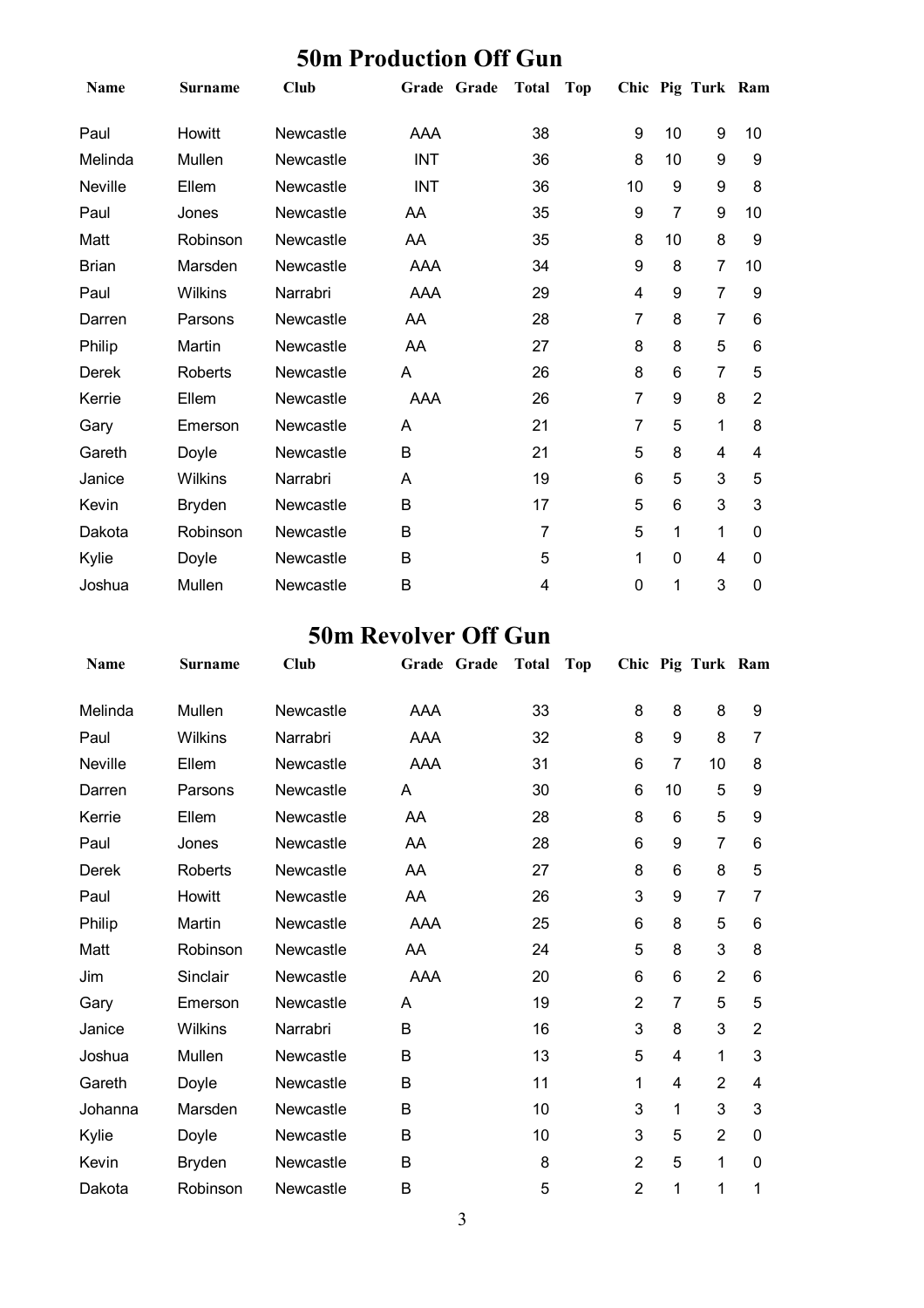| $\sim$ one standing |                |             |             |       |                |                |                   |                |
|---------------------|----------------|-------------|-------------|-------|----------------|----------------|-------------------|----------------|
| Name                | <b>Surname</b> | <b>Club</b> | Grade Grade | Total | <b>Top</b>     |                | Chic Pig Turk Ram |                |
| Melinda             | Mullen         | Newcastle   | <b>INT</b>  | 26    | 6              | 9              | 6                 | 5              |
| David               | Caban          | Newcastle   | <b>INT</b>  | 25    | 8              | $\overline{7}$ | $\overline{2}$    | 8              |
| Matt                | Robinson       | Newcastle   | A           | 19    | 4              | $\overline{7}$ | 1                 | 7              |
| Paul                | <b>Wilkins</b> | Narrabri    | AAA         | 18    | 5              | 3              | 4                 | 6              |
| Darren              | Parsons        | Newcastle   | A           | 17    | 4              | $\overline{7}$ | 3                 | 3              |
| Kerrie              | Ellem          | Newcastle   | AA          | 17    | 7              | 5              | 3                 | $\overline{2}$ |
| Paul                | Howitt         | Newcastle   | AA          | 16    | 4              | 4              | 3                 | 5              |
| Johanna             | Marsden        | Newcastle   | A           | 16    | 4              | 7              | $\overline{2}$    | 3              |
| Neville             | Ellem          | Newcastle   | AAA         | 16    | 9              | 3              | $\overline{2}$    | $\overline{2}$ |
| Derek               | Roberts        | Newcastle   | A           | 14    | 0              | 5              | 4                 | 5              |
| Paul                | Jones          | Newcastle   | AA          | 12    | 3              | $\overline{2}$ | 1                 | 6              |
| Gareth              | Doyle          | Newcastle   | B           | 12    | $\overline{2}$ | 4              | $\overline{2}$    | 4              |
| Kevin               | <b>Bryden</b>  | Newcastle   | AA          | 11    | $\overline{2}$ | 3              | $\overline{2}$    | $\overline{4}$ |
| Jim                 | Sinclair       | Newcastle   | AA          | 10    | 1              | 5              | $\overline{2}$    | $\overline{2}$ |
| Gary                | Emerson        | Newcastle   | A           | 8     | 2              | 3              | $\overline{2}$    | 1              |
| Joshua              | Mullen         | Newcastle   | B           | 4     | 1              | 1              | $\mathbf 0$       | $\overline{2}$ |
| Kylie               | Doyle          | Newcastle   | B           | 4     | 0              | 1              | 3                 | 0              |
| Dakota              | Robinson       | Newcastle   | B           | 3     | 1              | $\overline{2}$ | $\mathbf 0$       | 0              |

### **50m Standing Off Gun**

### **50m Unlimited Off Gun**

| <b>Name</b>  | <b>Surname</b> | <b>Club</b> | Grade Grade | <b>Total</b> | Top            |                |                | Chic Pig Turk Ram |                |
|--------------|----------------|-------------|-------------|--------------|----------------|----------------|----------------|-------------------|----------------|
| Paul         | Howitt         | Newcastle   | AA          | 35           | $\mathbf{1}$   | 9              | 8              | 8                 | 10             |
| Matt         | Robinson       | Newcastle   | AA          | 35           | $\overline{2}$ | 9              | 9              | 7                 | 10             |
| Neville      | Ellem          | Newcastle   | AAA         | 34           |                | 8              | 10             | 10                | 6              |
| Darren       | Parsons        | Newcastle   | A           | 33           |                | 10             | 9              | 6                 | 8              |
| Melinda      | Mullen         | Newcastle   | AAA         | 33           |                | 10             | 9              | 7                 | 7              |
| <b>Brian</b> | Marsden        | Newcastle   | AAA         | 31           |                | 10             | 9              | 7                 | 5              |
| Paul         | <b>Wilkins</b> | Narrabri    | AAA         | 30           |                | 6              | 9              | 5                 | 10             |
| Kerrie       | Ellem          | Newcastle   | AAA         | 29           |                | 9              | 10             | 4                 | 6              |
| Paul         | Jones          | Newcastle   | AA          | 28           |                | 8              | $6\phantom{1}$ | 6                 | 8              |
| Gareth       | Doyle          | Newcastle   | B           | 27           |                | 6              | 7              | 8                 | 6              |
| Derek        | <b>Roberts</b> | Newcastle   | A           | 27           |                | 6              | 10             | $\overline{7}$    | 4              |
| Philip       | Martin         | Newcastle   | AA          | 26           |                | 6              | 8              | 6                 | 6              |
| Gary         | Emerson        | Newcastle   | A           | 18           |                | 6              | 3              | $\overline{4}$    | 5              |
| Joshua       | Mullen         | Newcastle   | B           | 12           |                | $\overline{2}$ | 5              | 3                 | $\overline{2}$ |
| Dakota       | Robinson       | Newcastle   | B           | 8            |                | 5              | 1              | $\overline{2}$    | $\mathbf{0}$   |
| Kylie        | Doyle          | Newcastle   | B           | 6            |                | 1              | 1              | $\overline{2}$    | $\overline{2}$ |
| Kevin        | <b>Bryden</b>  | Newcastle   | A           | 6            |                | $\mathbf 0$    | 3              | 1                 | $\overline{2}$ |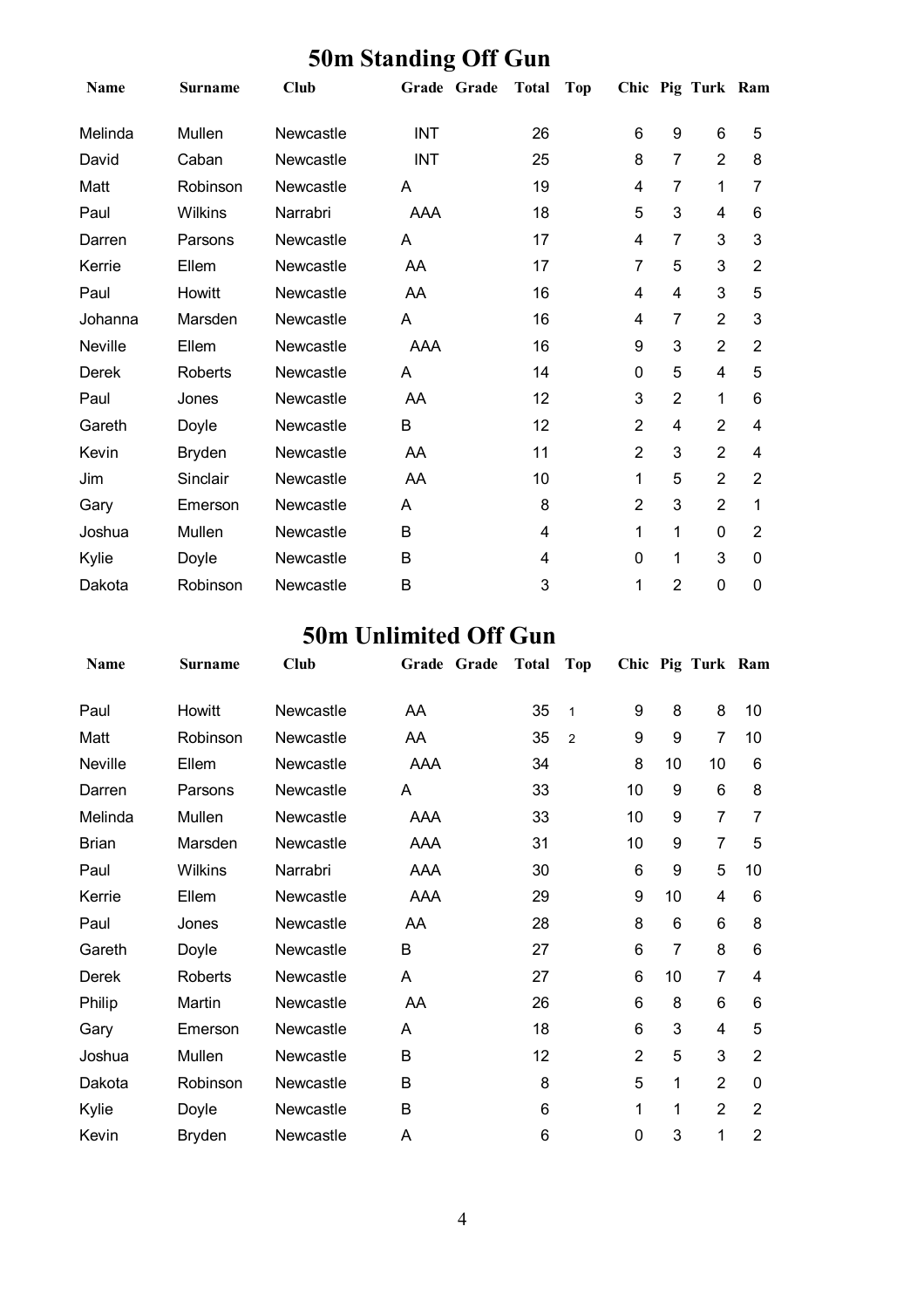## **50m Production**

| Name         |            | <b>Surname</b> | <b>Club</b> | Grade Total Shoot |                | Chick          | Pig | Turk Ram         |                |
|--------------|------------|----------------|-------------|-------------------|----------------|----------------|-----|------------------|----------------|
| Grade        | <b>INT</b> |                |             |                   |                |                |     |                  |                |
| Melinda      |            | Mullen         | Newcastle   |                   | 36             | 8              | 10  | 9                | 9              |
| Neville      |            | Ellem          | Newcastle   |                   | 36             | 10             | 9   | $\boldsymbol{9}$ | 8              |
|              |            |                |             |                   |                |                |     |                  |                |
| Grade        | AAA        |                |             |                   |                |                |     |                  |                |
| Paul         |            | Howitt         | Newcastle   |                   | 38             | 9              | 10  | $\boldsymbol{9}$ | 10             |
| <b>Brian</b> |            | Marsden        | Newcastle   |                   | 34             | 9              | 8   | $\overline{7}$   | 10             |
| Paul         |            | Wilkins        | Narrabri    |                   | 29             | 4              | 9   | $\overline{7}$   | 9              |
| Kerrie       |            | Ellem          | Newcastle   |                   | 26             | $\overline{7}$ | 9   | 8                | $\overline{2}$ |
| Grade        | AA         |                |             |                   |                |                |     |                  |                |
| Paul         |            | Jones          | Newcastle   |                   | 35             | 9              | 7   | 9                | 10             |
| Matt         |            | Robinson       | Newcastle   |                   | 35             | 8              | 10  | 8                | 9              |
| Darren       |            | Parsons        | Newcastle   |                   | 28             | $\overline{7}$ | 8   | $\overline{7}$   | 6              |
| Philip       |            | Martin         | Newcastle   |                   | 27             | 8              | 8   | 5                | 6              |
|              |            |                |             |                   |                |                |     |                  |                |
| Grade        | A          |                |             |                   |                |                |     |                  |                |
| <b>Derek</b> |            | <b>Roberts</b> | Newcastle   |                   | 26             | 8              | 6   | $\overline{7}$   | 5              |
| Gary         |            | Emerson        | Newcastle   |                   | 21             | $\overline{7}$ | 5   | 1                | 8              |
| Janice       |            | Wilkins        | Narrabri    |                   | 19             | 6              | 5   | 3                | 5              |
| Grade        | B          |                |             |                   |                |                |     |                  |                |
| Gareth       |            | Doyle          | Newcastle   |                   | 21             | 5              | 8   | 4                | 4              |
| Kevin        |            | <b>Bryden</b>  | Newcastle   |                   | 17             | 5              | 6   | 3                | 3              |
| Dakota       |            | Robinson       | Newcastle   |                   | $\overline{7}$ | 5              | 1   | 1                | $\mathbf 0$    |
| Kylie        |            | Doyle          | Newcastle   |                   | 5              | 1              | 0   | $\overline{4}$   | 0              |
| Joshua       |            | Mullen         | Newcastle   |                   | 4              | 0              | 1   | 3                | 0              |

### **50m Revolver**

| <b>Name</b> |     | Surname  | Club      | <b>Grade Total Shoot</b> |    | Chick | Pig | Turk Ram |   |
|-------------|-----|----------|-----------|--------------------------|----|-------|-----|----------|---|
| Grade       | AAA |          |           |                          |    |       |     |          |   |
| Melinda     |     | Mullen   | Newcastle |                          | 33 | 8     | 8   | 8        | 9 |
| Paul        |     | Wilkins  | Narrabri  |                          | 32 | 8     | 9   | 8        | 7 |
| Neville     |     | Ellem    | Newcastle |                          | 31 | 6     | 7   | 10       | 8 |
| Philip      |     | Martin   | Newcastle |                          | 25 | 6     | 8   | 5        | 6 |
| Jim         |     | Sinclair | Newcastle |                          | 20 | 6     | 6   | 2        | 6 |
| Grade       | AA  |          |           |                          |    |       |     |          |   |
| Kerrie      |     | Ellem    | Newcastle |                          | 28 | 8     | 6   | 5        | 9 |
| Paul        |     | Jones    | Newcastle |                          | 28 | 6     | 9   | 7        | 6 |
| Derek       |     | Roberts  | Newcastle |                          | 27 | 8     | 6   | 8        | 5 |
| Paul        |     | Howitt   | Newcastle |                          | 26 | 3     | 9   | 7        | 7 |
| Matt        |     | Robinson | Newcastle |                          | 24 | 5     | 8   | 3        | 8 |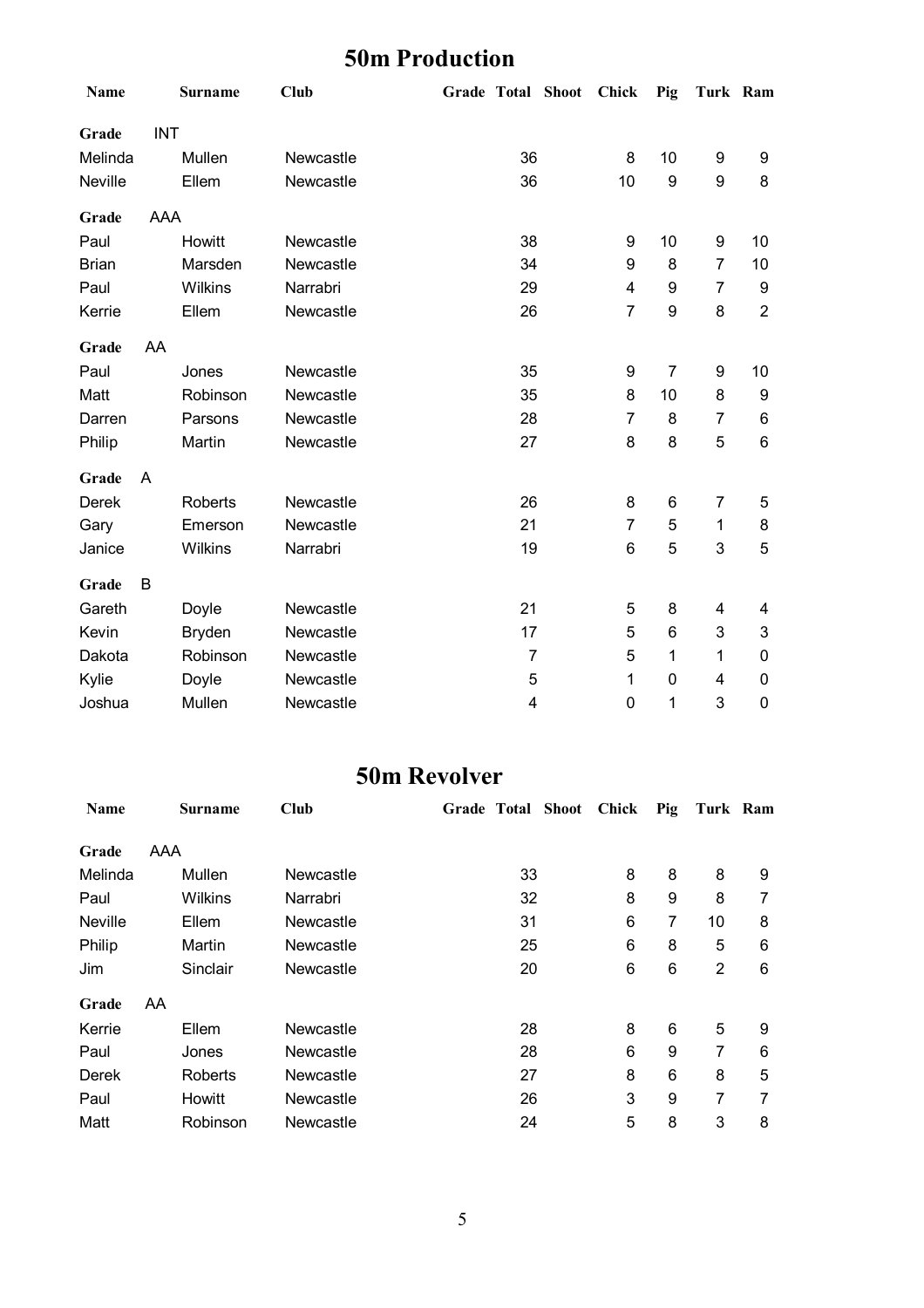| Grade<br>A |               |           |    |                |    |                |                |
|------------|---------------|-----------|----|----------------|----|----------------|----------------|
| Darren     | Parsons       | Newcastle | 30 | 6              | 10 | 5              | 9              |
| Gary       | Emerson       | Newcastle | 19 | $\overline{2}$ | 7  | 5              | 5              |
| B<br>Grade |               |           |    |                |    |                |                |
| Janice     | Wilkins       | Narrabri  | 16 | 3              | 8  | 3              | $\overline{2}$ |
| Joshua     | Mullen        | Newcastle | 13 | 5              | 4  | 1              | 3              |
| Gareth     | Doyle         | Newcastle | 11 | 1              | 4  | 2              | 4              |
| Johanna    | Marsden       | Newcastle | 10 | 3              | 1  | 3              | 3              |
| Kylie      | Doyle         | Newcastle | 10 | 3              | 5  | $\overline{2}$ | 0              |
| Kevin      | <b>Bryden</b> | Newcastle | 8  | $\overline{2}$ | 5  | 1              | 0              |
| Dakota     | Robinson      | Newcastle | 5  | $\overline{2}$ | 1  | 1              | 1              |

## **50m Standing**

| <b>Name</b> |            | <b>Surname</b> | <b>Club</b> |                | Grade Total Shoot | Chick                   | Pig            | Turk Ram       |                           |
|-------------|------------|----------------|-------------|----------------|-------------------|-------------------------|----------------|----------------|---------------------------|
| Grade       | <b>INT</b> |                |             |                |                   |                         |                |                |                           |
| Melinda     |            | Mullen         | Newcastle   | 26             |                   | 6                       | 9              | 6              | 5                         |
| David       |            | Caban          | Newcastle   | 25             |                   | 8                       | $\overline{7}$ | $\overline{2}$ | 8                         |
| Grade       | <b>AAA</b> |                |             |                |                   |                         |                |                |                           |
| Paul        |            | Wilkins        | Narrabri    | 18             |                   | 5                       | 3              | 4              | 6                         |
| Neville     |            | Ellem          | Newcastle   | 16             |                   | 9                       | 3              | $\overline{2}$ | $\overline{2}$            |
| Grade       | AA         |                |             |                |                   |                         |                |                |                           |
| Kerrie      |            | Ellem          | Newcastle   | 17             |                   | $\overline{7}$          | 5              | 3              | $\overline{2}$            |
| Paul        |            | Howitt         | Newcastle   | 16             |                   | 4                       | 4              | 3              | 5                         |
| Paul        |            | Jones          | Newcastle   | 12             |                   | 3                       | $\overline{2}$ | 1              | 6                         |
| Kevin       |            | <b>Bryden</b>  | Newcastle   | 11             |                   | $\overline{2}$          | 3              | $\overline{2}$ | $\overline{\mathbf{4}}$   |
| Jim         |            | Sinclair       | Newcastle   | 10             |                   | 1                       | 5              | $\overline{2}$ | $\overline{2}$            |
| Grade       | A          |                |             |                |                   |                         |                |                |                           |
| Matt        |            | Robinson       | Newcastle   | 19             |                   | $\overline{\mathbf{4}}$ | $\overline{7}$ | $\mathbf 1$    | 7                         |
| Darren      |            | Parsons        | Newcastle   | 17             |                   | 4                       | 7              | 3              | $\ensuremath{\mathsf{3}}$ |
| Johanna     |            | Marsden        | Newcastle   | 16             |                   | 4                       | $\overline{7}$ | $\overline{2}$ | $\ensuremath{\mathsf{3}}$ |
| Derek       |            | Roberts        | Newcastle   | 14             |                   | $\mathbf 0$             | 5              | 4              | $\mathbf 5$               |
| Gary        |            | Emerson        | Newcastle   | 8              |                   | $\overline{2}$          | 3              | $\overline{2}$ | 1                         |
| Grade       | B          |                |             |                |                   |                         |                |                |                           |
| Gareth      |            | Doyle          | Newcastle   | 12             |                   | $\overline{2}$          | 4              | $\overline{2}$ | 4                         |
| Joshua      |            | Mullen         | Newcastle   | $\overline{4}$ |                   | $\mathbf{1}$            | 1              | 0              | $\overline{2}$            |
| Kylie       |            | Doyle          | Newcastle   | 4              |                   | 0                       | 1              | 3              | $\boldsymbol{0}$          |
| Dakota      |            | Robinson       | Newcastle   | 3              |                   | 1                       | $\overline{2}$ | 0              | $\mathbf 0$               |